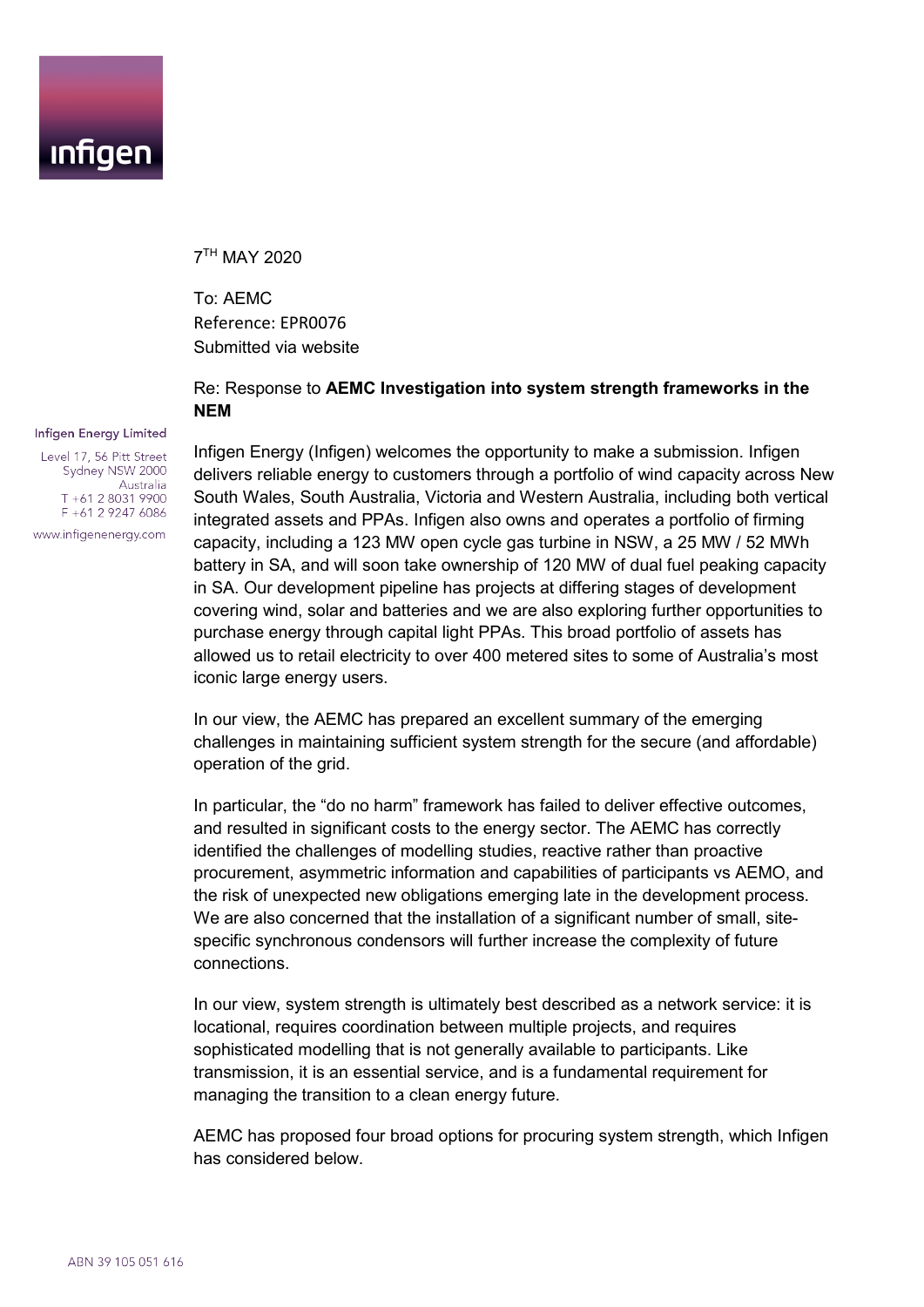# **Option 4 – Access Standard**

Under this model, participants would be obligated to ensure they could operate stably in a low system strength environment, such as maintaining continuous uninterrupted operation down to an short-circuit current ratio (SCR) of 3.0.

While there may be merit in standards reflecting best practice (and therefore futureproofing the system), it is not clear that tighter standards on new generation will reduce overall system costs given that the network must, in the medium-term, support the incumbent fleet. There is a risk that this option will simply push additional costs onto new entrants, driving up entry costs and therefore wholesale prices, without delivering benefits to consumers.

It is also clear that modelling and understanding in this space is evolving quickly, with system "strength" being more than simply SCR. Appropriate standards (balancing costs and benefits) may therefore be difficult to define.

Infigen therefore does not support this option at this time, but it may be appropriate to revisit standards in 2-3 years' time.

## **Option 3 – Mandatory Service Provision**

Mandatory requirements do not reflect the "system service" nature of system strength, will increase the cost of new entrant technologies, and would not address concerns of system stability from having many distributed synchronous condensors. Infigen does not support this option.

### **Option 2 – Decentralised approach**

Organised spot markets are valuable tools for delivering efficient outcomes, but come with significant overheads and are not appropriate for illiquid products (e.g., highly locational system strength services with limited providers). We expect the total cost of system strength services will be low compared to energy costs, and therefore may not warrant market approaches.

This model also assumes that any solution for system strength is somewhat nodal – e.g., installing syncons or synchronous generators at particular locations. The treatment of network solutions in this model would be complex.

The South Australian experience is also that procuring system strength from thermal generators comes at a significant premium to simply procuring synchronous condensors – a service best undertaken by the TNSP. Therefore, co-optimising energy and system strength services in the future may of limited marginal value.

Additionally, while markets could be used to "top up" system strength above a minimum level, we expect that in most cases, once sufficient resources have been procured to meet the "worst" periods, these resources can be applied at relatively low-cost in other periods. For example, transmission upgrades, synchronous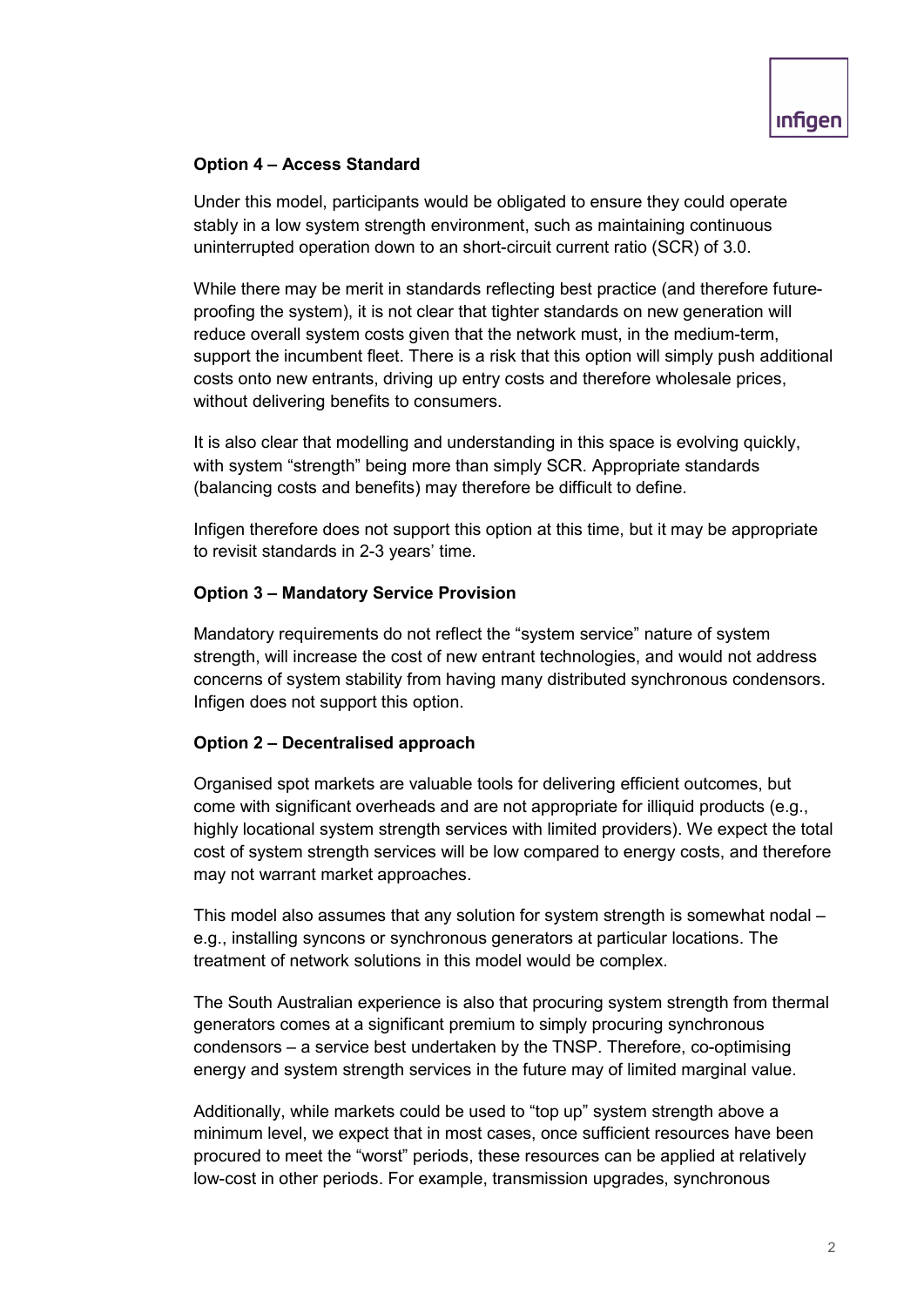condensors, and (to some extent) grid forming batteries will all have relatively low running costs.

In our view, while there should be opportunities to procure centralised services through competitive schemes (e.g., competitive tenders), a decentralised approach to procuring services does not seem feasible at this time.

## **Option 1 – Centrally coordinated**

Under this model, a central procurer would procure sufficient system strength for the future operation of the grid, building on forecasts such as AEMO's Integrated System Plan.

In our view, this is likely the only way that system strength can be efficiently procured in the NEM once *all* costs and risks are taken into consideration. While central planning has the risk of "picking winners", we believe these problems can be addressed.

We have provided further commentary below.

### *Managing uncertainty*

 $\overline{a}$ 

We note that "forecasting is difficult – especially of the future". For example, AEMO's ESOO did not consider the *possibility* of the closure of Northern Power Station in May 20[1](#page-2-0)6 in the 2014 ESOO<sup>1</sup>, or the *possibility* of the closure of Hazelwood Power Station in March 2017 in the 2016 ESOO, despite both being the oldest coal power stations in their regions $^2$ .

Without sufficient system strength, the unexpected closure of additional future units could jeopardise both existing units *and* delay new supply. Therefore, while "just in time" provision might be the most economically pure procurement, we expect that a least-cost outcome will involve ensuring that system strength is robust under a range of scenarios.

Providing more certainty of coal closure dates may improve planning efficiency and reduce costs. For example, the three-year closure notice period requirement could be a binding commitment (i.e., projects are not permitted to defer closure, but could

<span id="page-2-0"></span><sup>1</sup> https://www.aemo.com.au/Electricity/National-Electricity-Market-NEM/Planning-andforecasting/NEM-Electricity-Statement-of-Opportunities/2014-NEM-ESOO

<span id="page-2-1"></span><sup>2</sup> For energy, market participants have strong incentives to maintain additional reserves in the system (e.g., portfolios that contract to N-1 units) to manage similar unexpected events. Infigen has also proposed that a further Operating Reserves framework be introduced to further mitigate these risks.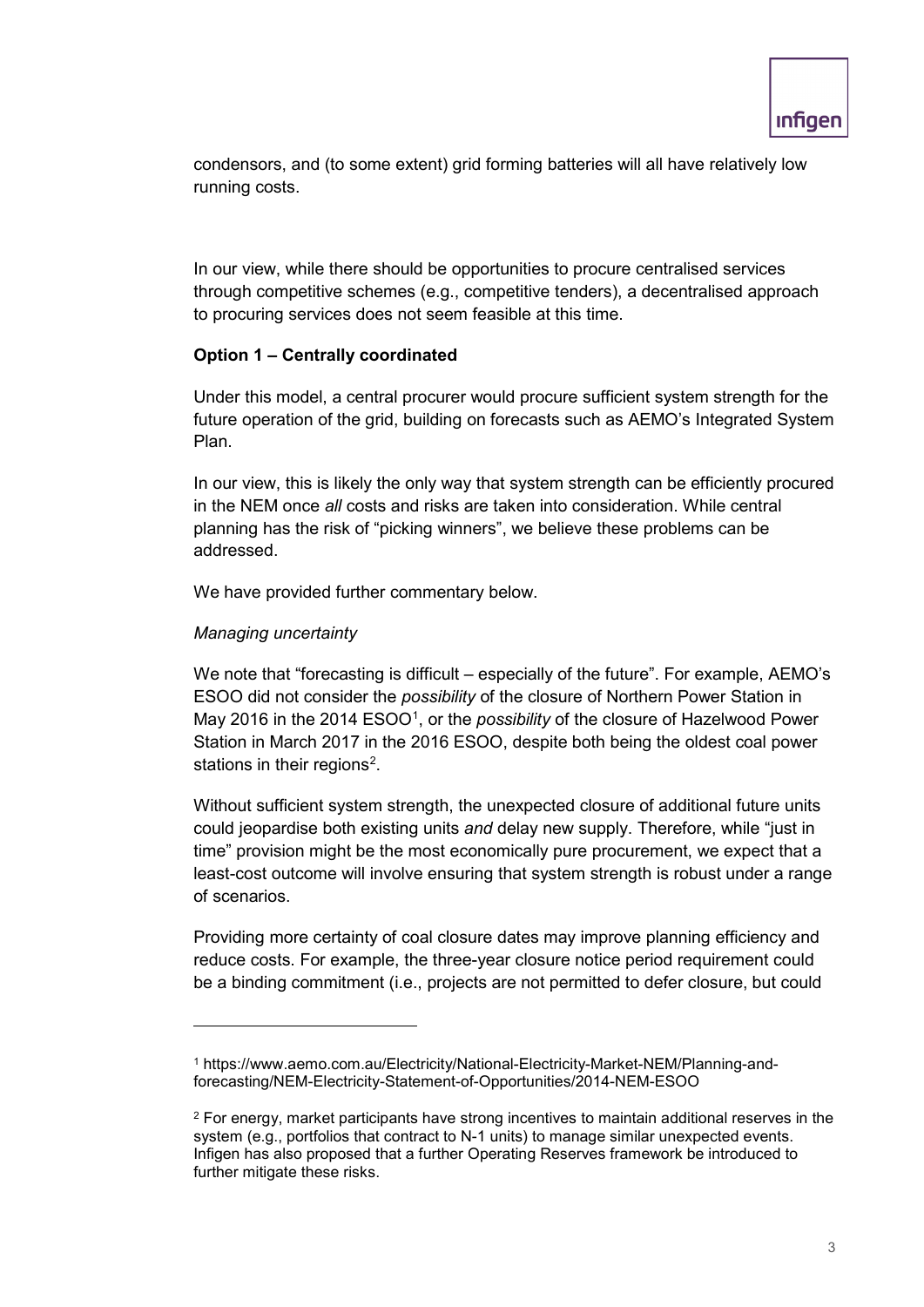transition into the RERT if required), or the Grattan Institute has proposed a scheme where nominated closure dates would come with a financial penalty if breached $^3\!$  $^3\!$  $^3\!$ 

## *There are asymmetric risks with over- and under-procurement*

We note that all procurement methods risk either under- and over-procurement. However, the costs and benefits of these risks are asymmetric. Insufficient system strength will result in project delays and/or the curtailment of resources, which will ultimately result in higher costs to consumers through both higher project hurdle rates (in the long-run) and use of more expensive resources (in the short-run). These directly affect energy costs, which is the primary driver of consumer bills.

In contrast, over-procurement will simply increase the cost of that service, and (as AEMC notes) delivers some value through improved system resilience.

Figure 1 shows the estimated curtailment of wind in South Australia due to the SA system strength constraints $^4$  $^4$ . The cost of this curtailment is indicatively calculated by the marginal SA price in each half-hour, plus the SA direction costs. Therefore, the delay in procuring syncons is already costing \$11m to \$13m per year in lost revenue in South Australia plus \$23m to \$26m in direction costs, which does not include the cost of project delays and higher future costs.





*Source: AEMO, Infigen analysis*

 $\overline{a}$ 

<span id="page-3-0"></span><sup>3</sup> <https://grattan.edu.au/how-to-clean-up-australias-energy-policy-mess/>

<span id="page-3-1"></span><sup>4</sup> To estimate the impact of the system strength constraints specifically, this analysis is restricted to periods of curtailment when SA wind availability exceeds 1000 MW and the SA price is above \$0/MWh.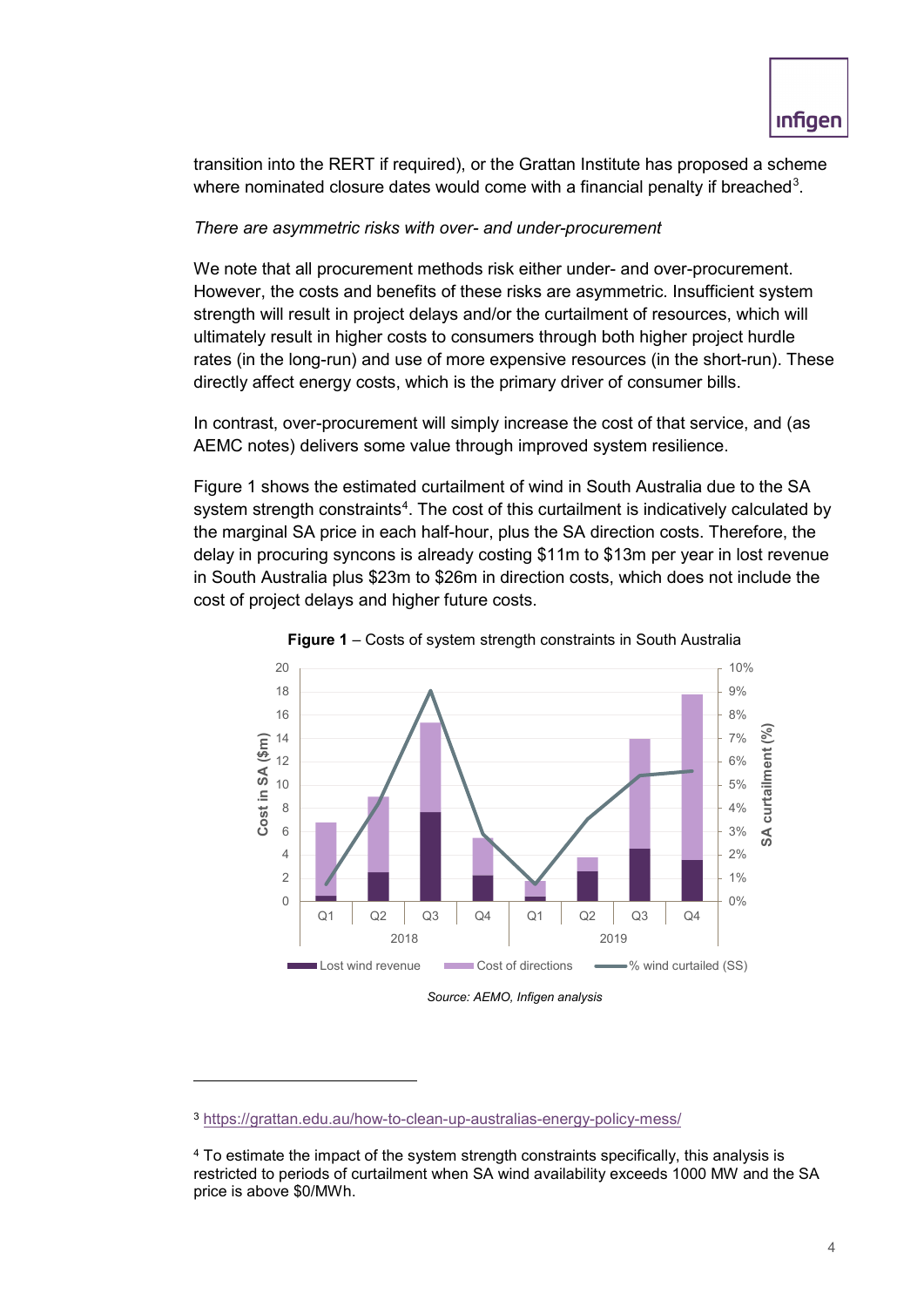Emerging system strength constraints in other regions will inevitably produce similar costs. For example, curtailment on the Queensland Haughton Solar Farm already has an annualised cost of \$1m per year.

# *System strength should be procured above minimum projected requirements*

Therefore, we suggest that TNSPs should be required to procure system strength above the minimum level required in projected scenarios – allowing for unexpected closures and for projects in different locations. This would limit the risk of forecasting errors, and allow TNSPs time to "catch up" (replenish the "buffer").

# *System strength forecasting is incorporated into the ISP*

In our view, the lack of a clear plan for what is required to maintain system strength (and other essential services) is a significant risk. AEMO should as a priority undertake modelling of options and associated costs for maintaining system strength for the Paris Agreement-aligned Step-Change ISP scenario. This would help define the "size of the pie", and where issues may emerge over 1-5 years.

## *Cost recovery*

AEMC has considered two cost recovery options – generators paying through connection fees, and consumers through TUoS charges. We agree with the AEMC's analysis of the options.

Infigen typically supports sharp locational pricing signals, such that commercial decisions take into account as many factors as possible. However, we note the tension between efficiently pricing connection charges and providing appropriate locational signals. For example, the difficulty in setting appropriate locational charges, whether locations *currently* with sufficient system strength should be "free" or whether all locations should reflect the "long-run" cost of maintaining system strength. There are natural parallels with the challenges identified in Optional Firm Access and COGATI with allocating deep connection costs and efficiently pricing transmission access charges – forecasting "long-run incremental costs" is challenging, and assigning those costs to individual participants problematic.

On this basis, further analysis should be done on the feasibility of fixed "system strength" connection charges for broad (electrical) zones in a region, but it may be appropriate in at least the short-term to simply recover costs through TUoS. We also note that coordination with the DNSP may be required at some locations.

Participants should always have the option of undertaking alternative works rather than the TNSP connection charge. This may be managed the same as reactive power where it may be provided on site or contracted (generally with an NSP). In this case though, NSPs should retain the responsibility for configuration/tuning of plant, regardless of location. However, if the challenges of multiple small distributed synchronous condensors (or other similar assets) is to be avoided, there should be a